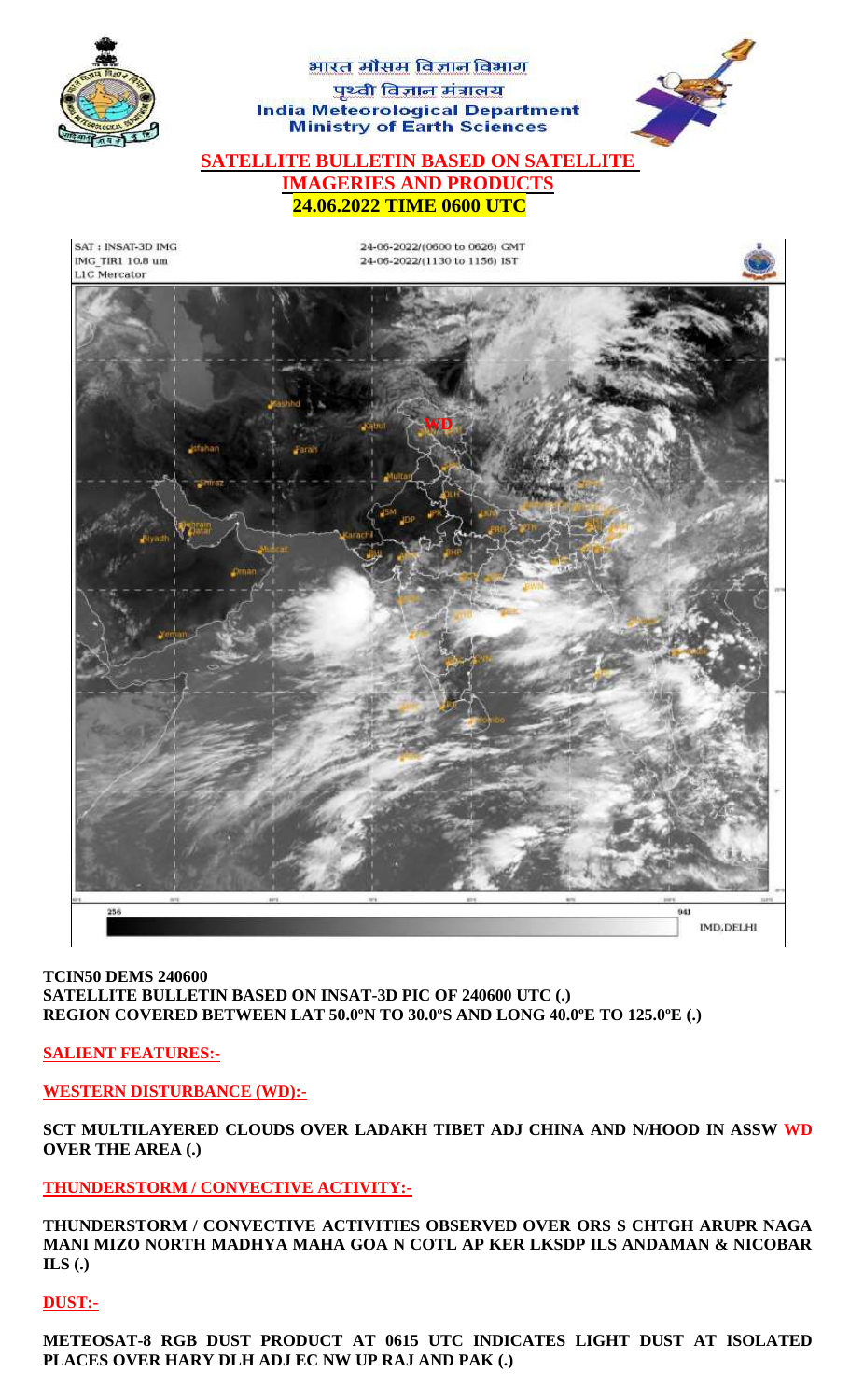### **PRECIPITATION NOWCASTING:- (BASED ON SCOPE NOWCASTING TOOL AT 0600 UTC AT A LEAD TIME OF 03 HRS (MM/HR):-**

## **DATA NOT AVAILABLE (.)**



## **CLOUDS DESCRIPTION WITHIN INDIA:-**

## **NORTH:-**

**SCT LOW/MED CLOUDS WITH EMBDD ISOL WK TO MOD CONVTN OVER LADAKH NE UP (.) SCT LOW/MED CLOUDS OVER N HP N UTRKND SE UP (.)**

## **EAST:-**

**SCT TO BKN LOW/MED CLOUDS WITH EMBDD INT TO V INT CONVTN OVER E ORS ADJ S JHRKND S GWB (MINIMUM CTT -78 DEG CEL ) AND MOD TO INT CONVTN OVER S CHTGH W ORS NW BHR W ARUPR E ASSAM NAGA MANI (.) SCT LOW/MED CLOUDS WITH EMBDD WK TO MOD CONVTN OVER N CHTGH SKM ASSAM E ARUPR N TRP (.)SCT LOW/MED CLOUDS OVER REST PARTS OF THE REGION (.)**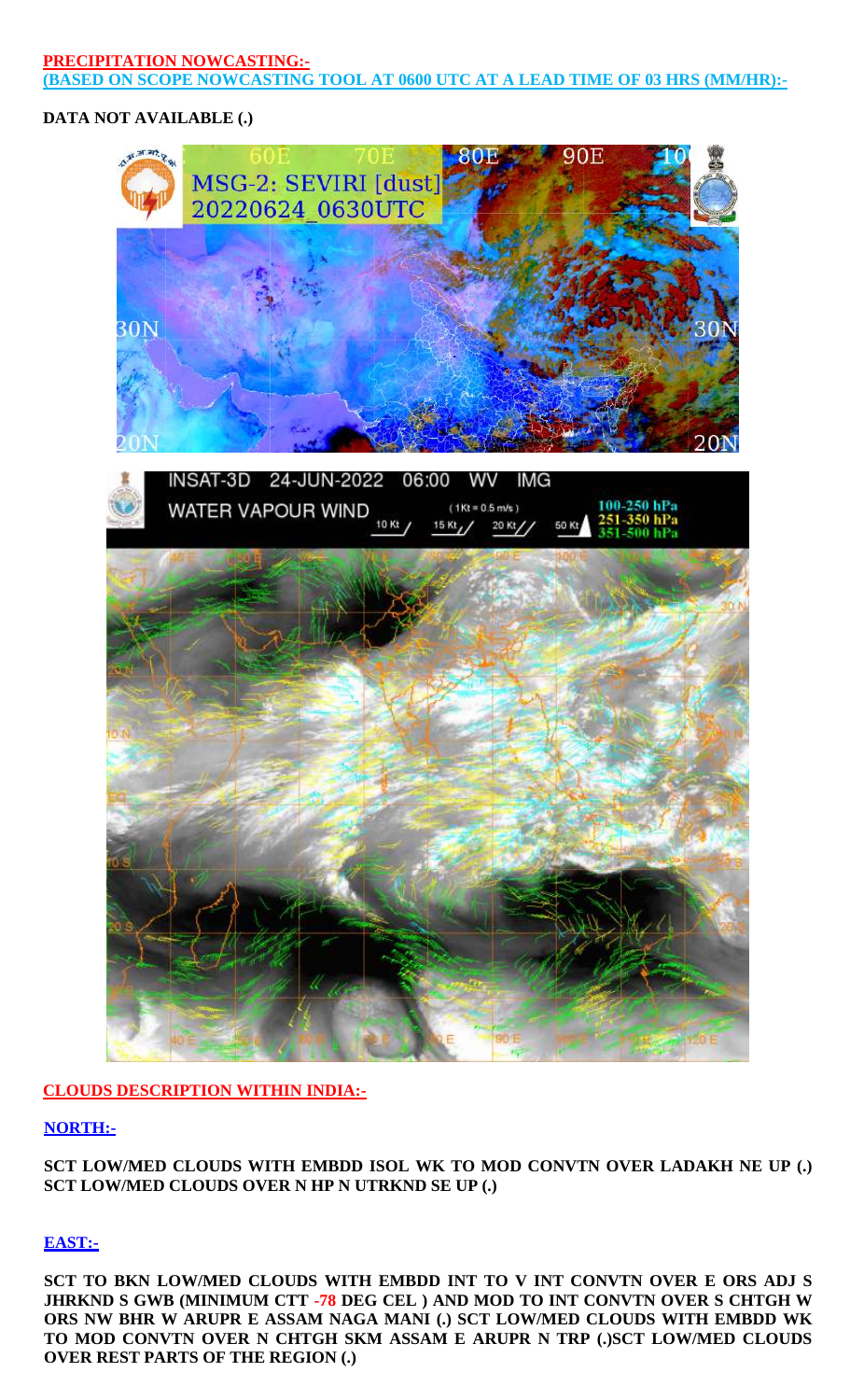#### **WEST:-**

**SCT TO BKN LOW/MED CLOUDS WITH EMBDD MOD TO INT CONVTN OVER NORTH MADHYA MAHA AND WK CONVTN OVER SE RAJ SW MP NE GUJ SW GUJ REST MAHA (.) SCT LOW/MED CLOUDS OVER GUJ E MP (.)**

#### **SOUTH:-**

**SCT TO BKN LOW/MED CLOUDS WITH EMBDD INT TO V INT CONVTN OVER N COTL AP (MINIMUM CTT MINUS 90 DEG C) (.) SCT LOW/MED CLOUDS WITH EMBDD MOD TO INT CONVTN OVER S TLNGN NW KRNTK LKSDP ILS (.) SCT LOW/MED CLOUDS WITH EMBDD WK TO MOD CONVTN OVER REST KRNTK N TLNGN E RYLSM KER W TN ANDAMAN & NICOBAR ILS (.) SCT LOW/MED CLOUDS OVER W RYLSM E TN (.)**

#### **ARABIAN SEA:-**

**SCT TO BKN LOW/MED CLOUDS WITH EMBDD INT TO V INT CONVTN OVER EC ARSEA (.) SCT LOW/MED CLOUDS WITH EMBDD MOD TO INT CONVTN OVER SE ARSEA COMORIN AREA AND WK TO MOD CONVTN OVER WC ARSEA (.)** 

### **BAY OF BENGAL & ANDAMAN SEA:-**

**SCT TO BKN LOW/MED CLOUDS WITH EMBDD INT TO V INT CONVTN OVER NORTH BAY ADJ CENTRAL & SE BAY S ANDAMAN SEA (.) SCT LOW/MED CLOUDS WITH EMBDD MOD TO INT CONVTN OVER N ANDAMAN SEA (.)**

### **CLOUDS DESCRIPTION OUTSIDE INDIA:-**



**SCT LOW/MED CLOUDS WITH EMBDD MOD TO INT CONVTN OVER S SRI LANKA MALDIVES NEPAL BHUTAN TIBET CHINA YELLOW SEA E CHINA SEA MYANMAR THAILAND GULF OF THAILAND CAMBODIA LAOS VIETNAM GULF OF TONKIN SUMATRA STR OF MALACCA MALAYSIA BORNEO SOUTH CHINA SEA JAVA ILS & SEA CELEBES ILS & SEA PHILIPPINES SULU SEA AND OVER INDIAN OCEAN BET LAT 5.0N TO 15.0S LONG 45.0E TO 110.0E (.)** 

**TOO 24/1240 HRS IST=**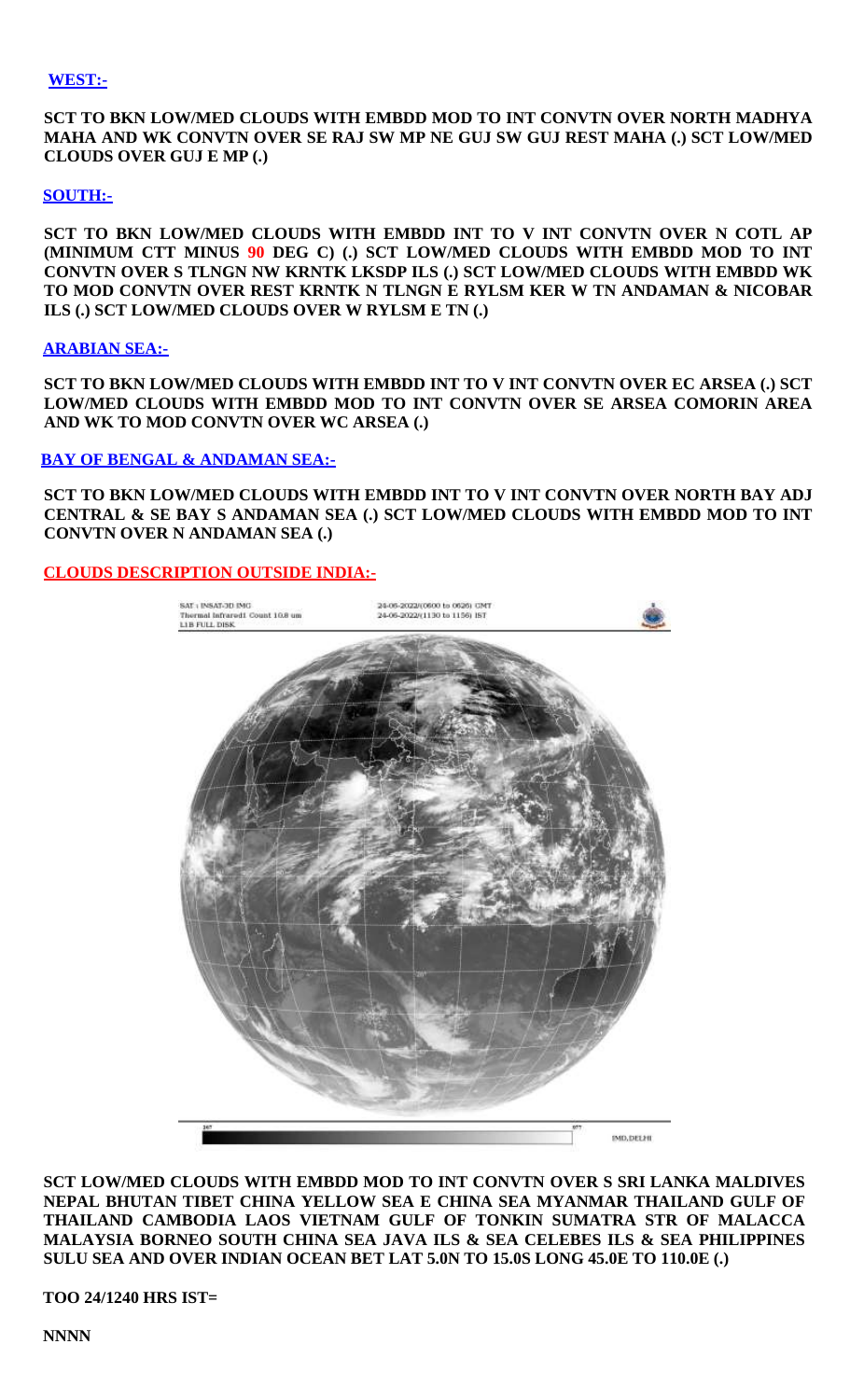

| <b>REGION</b> | <b>NORTH</b> | <b>J&amp;K HP PJB HARY DLH UP UTRKND</b>                               |
|---------------|--------------|------------------------------------------------------------------------|
|               | <b>EAST</b>  | <b>BHR JHRKND CHTGH OR WB SKM</b><br><b>NORTH- EAST STATES</b>         |
|               | <b>WEST</b>  | <b>RAJ MP GUJ MAHA GOA</b>                                             |
|               | <b>SOUTH</b> | <b>TLNGN AP KRNTK KER TN LKSDP</b><br><b>ANDAMAN &amp; NICOBAR ILS</b> |

| <b>CLOUD DISTRIBUTION</b> | <b>ISOL</b>         | <b>ISOLATED (LESS THAN 25%)</b>                   |
|---------------------------|---------------------|---------------------------------------------------|
|                           | <b>SCT</b>          | <b>SCATTERED (25 TO 50%)</b>                      |
|                           | <b>BKN</b>          | <b>BROKEN</b> (51 TO 75%)                         |
|                           | <b>SLD</b>          | <b>SOLID (GREATER THAN 75%)</b>                   |
| <b>CLOUDS TOP</b>         | <b>CTT</b>          | <b>CLOUD TOP TEMPERATURE</b>                      |
| <b>TEMPERATURE</b>        |                     |                                                   |
| <b>CONVECTION</b>         | <b>WK CONVTN</b>    | <b>WEAK CONVECTION</b>                            |
|                           |                     | (CTT GREATER THAN-25°C)                           |
|                           | <b>MOD CONVTN</b>   | <b>MODERATE CONVECTION</b>                        |
|                           |                     | (CTT BETWEEN -25°C TO -40°C)                      |
|                           | <b>INT CONVTN</b>   | <b>INTENSE CONVECTION</b>                         |
|                           |                     | (CTT BETWEEN -41°C TO -70°C)                      |
|                           | <b>V INT CONVTN</b> | <b>VERY INTENSE CONVECTION</b>                    |
| METEOROLOGICAL SUB-       | <b>ARUPR</b>        | (CTT LESS THAN -70°C)<br><b>ARUNACHAL PRADESH</b> |
| DIVISIONS, STATES &       |                     |                                                   |
| <b>UNION TERITORIES</b>   | <b>BHR</b>          | <b>BIHAR</b>                                      |
|                           | <b>CHTGH</b>        | <b>CHHATTISGARH</b>                               |
|                           | <b>COTLAP</b>       | <b>COASTAL ANDHRA PRADESH</b>                     |
|                           | <b>COTL KRNTK</b>   | <b>COASTAL KARNATAKA</b>                          |
|                           | <b>COTL ORS</b>     | <b>COASTAL ORISSA</b>                             |
|                           | <b>GUJ</b>          | <b>GUJARAT</b>                                    |
|                           | <b>GWB</b>          | <b>GANGETIC WEST BENGAL</b>                       |
|                           | <b>HARY</b>         | <b>HARYANA</b>                                    |
|                           | <b>DLH</b>          | <b>DELHI</b>                                      |
|                           | HP                  | <b>HIMACHAL PRADESH</b>                           |
|                           | J&K                 | <b>JAMMU AND KASHMIR</b>                          |
|                           | <b>JHRKND</b>       | <b>JHARKHAND</b>                                  |
|                           | <b>KER</b>          | <b>KERALA</b>                                     |
|                           | <b>KKN</b>          | <b>KONKAN</b>                                     |
|                           | <b>LKSDP</b>        | <b>LAKSHADWEEP</b>                                |
|                           | <b>M MAHA</b>       | MADHYA MAHARASHTRA                                |
|                           | <b>MAHA</b>         | <b>MAHARASHTRA</b>                                |
|                           | <b>MANI</b>         | <b>MANIPUR</b>                                    |
|                           | <b>MEGHA</b>        | <b>MEGHALAYA</b>                                  |
|                           | <b>MIZO</b>         | <b>MIZORAM</b>                                    |
|                           | <b>MP</b>           | <b>MADHYA PRADESH</b>                             |